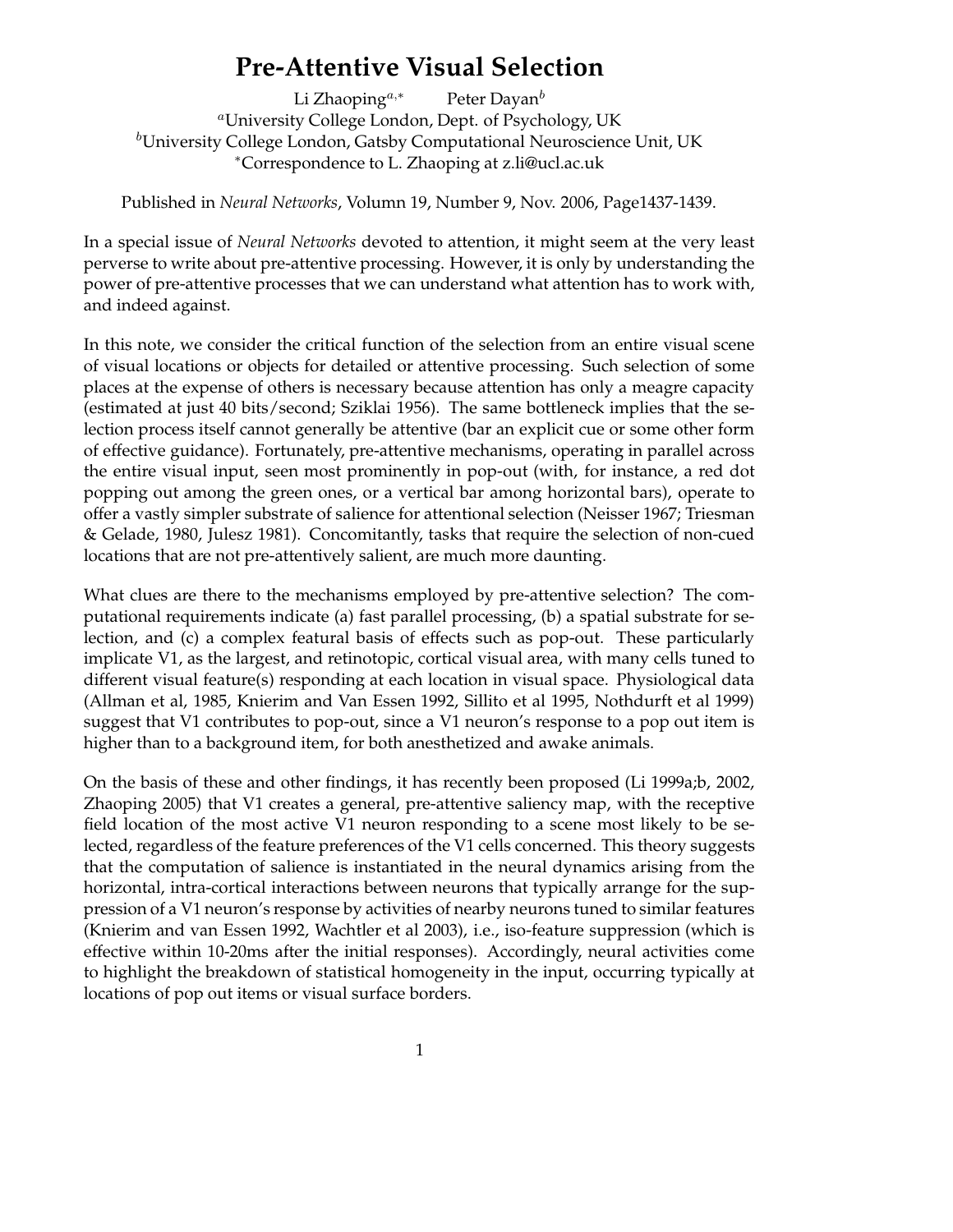This saliency map can then be read-out in a very quick and feature-blind manner, by a down stream area such as the superior colliculus, which is involved in eye movements (Tehovnik, Slocum & Schiller, 2003), using the firing rates of the neurons as a universal currency for bottom-up saliency in a process of bidding for visual selection. Consequently, the chance of a location being selected is determined by the maximum of the activities of all neurons sharing that location as their receptive field. Since the lateral neural connections, mediating horizontal intra-cortical interactions, depend sensitively on pre- and post-synaptic feature selectivities (Gilbert and Wiesel 1983, Rockland and Lund 1983), potentially in a plastic manner, the computation of pre-attentive preference can be highly sophisticated with respect both to the statistics of a single image, and the whole collection of images in a subject's overall visual diet. Further, since many V1 neurons are tuned to more than one feature dimension, the processing of salience is coupled between different dimensions.

According to this proposal, the activities of the V1 neurons determining the salience of each location depend on the input at those locations as well as the input in the spatial context. This means that the ultimate salience at an input location (remembering that only the maximal activity matters) can depend on different aspects of the input under different circumstances, as should be the case for saliency. To be concrete, the salience of a red-vertical bar may be signalled by a red-tuned cell if this bar is among green-vertical bars, but by a different neuron with the same spatial receptive field, but tuned to vertical orientation, if the bar is in a context of red horizontal bars. To a red-vertical bar, the response of the vertical tuned cell is suppressed in a green-vertical context due to iso-orientation suppression, and the response of the red tuned cell is suppressed in a red-horizontal context due to iso-color suppression, making the red-tuned or vertical-tuned cell, respectively be the most active, and thus signal saliency.

The most parsimonious version of the theory suggests that bottom-up selection is totally blind to the less salient feature at each location (in our example, the vertical or red feature respectively), that do not elicit the highest response at this location. If we assume that pressure on subjects to respond quickly in visual tasks forces them to place greater reliance on pre-attentive mechanisms, this prediction can be tested by examining the consequences of making either the more or less salient features relevant or irrelevant to a task.

Zhaoping and May (2004) conducted an experiment (illustrated in Fig. 1) exactly along these lines. They showed that segmenting two homogeneous textures of left tilt and right tilt bars is made much harder if task-irrelevant (distractor) horizontal and vertical bars in a checker-board pattern are superposed. Without the distractors, the bars at the texture border elicit higher responses than those in the background, since they have fewer isoorientation neighbors. This makes the texture border pre-attentively salient, rendering a fast decision easy. However, the distractor bars also lack iso-orientation neighbors, and so are just as salient as the bars in the texture border. Thus, when distractors are present, all locations are equally pre-attentively salient, making the border very hard to find. That the border is hard to find goes against models encompassing pre-attentive salience that sum up the responses in multiple separate feature maps (Treisman and Gelade 1980; Julesz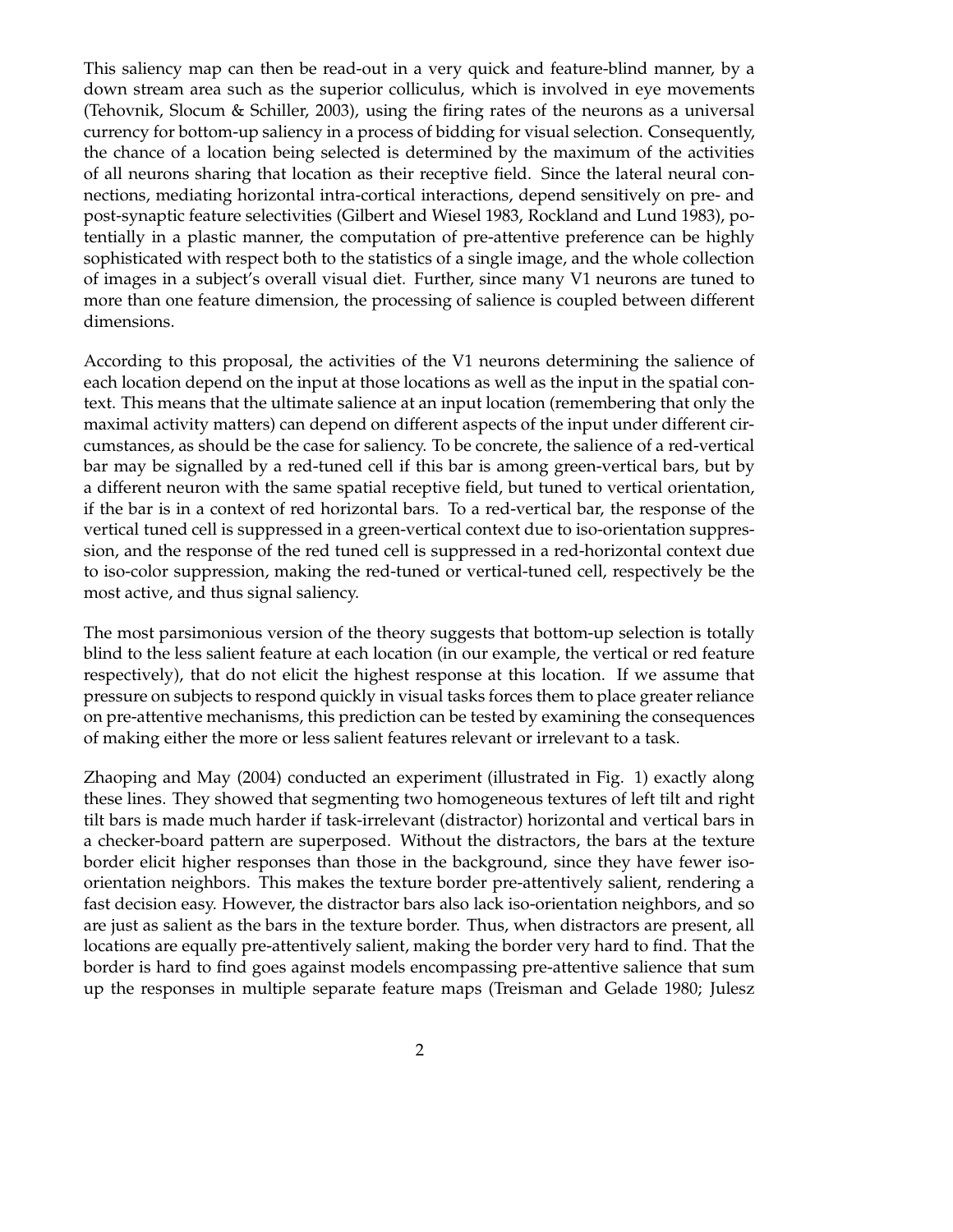

Figure 1: Psychophysical test of the V1 saliency hypothesis. **a, b, c**: schematics of texture stimuli (extending continuously in all directions beyond the portions shown), each followed by schematic illustrations of V1's responses and saliency maps, with bar thicknesses or disc sizes denoting response or salience levels. Every bar in **b**, or every texture border bar in **a**, has fewer iso-orientation neighbours to induce iso-orientation suppression, thus evoking less suppressed responses. The composite stimulus **c**, made by superposing **a** and **b**, is predicted to be difficult to segment, since the task irrelevant features from **b** interfere with the task relevant features from **a**, giving no saliency highlights to the texture border.

Of course, at least in primates, area V1 is the foundation of all cortical visual processing, and is also subject to substantial top-down influences itself, potentially mediating aspects of attentive processing that are important in later stages of visual computations. Nevertheless, the crippling restriction of the attentional bottleneck implies that this attentive processing is subservient to a surprising degree on bottom-up, pre-attentive, selection. The extent to which higher visual areas, such as V2 and beyond, contribute to pre-attentive selection and indeed meld pre-attentive and attentive influences is as yet unclear. We may certainly expect spatially mapped higher areas to execute a similar algorithm, detecting breakdowns in input homogeneity, but now breakdowns that are apparent in terms of the more sophisticated features to which their neurons are tuned (*eg* involving mid-level visual quantities such as surfaces; He & Nakayama 1992). The contribution of these areas may well be particularly manifest when selection on the basis of V1 features is least effective, and at a latency longer than that of pop out. Exploring this will be a fascinating task for the future.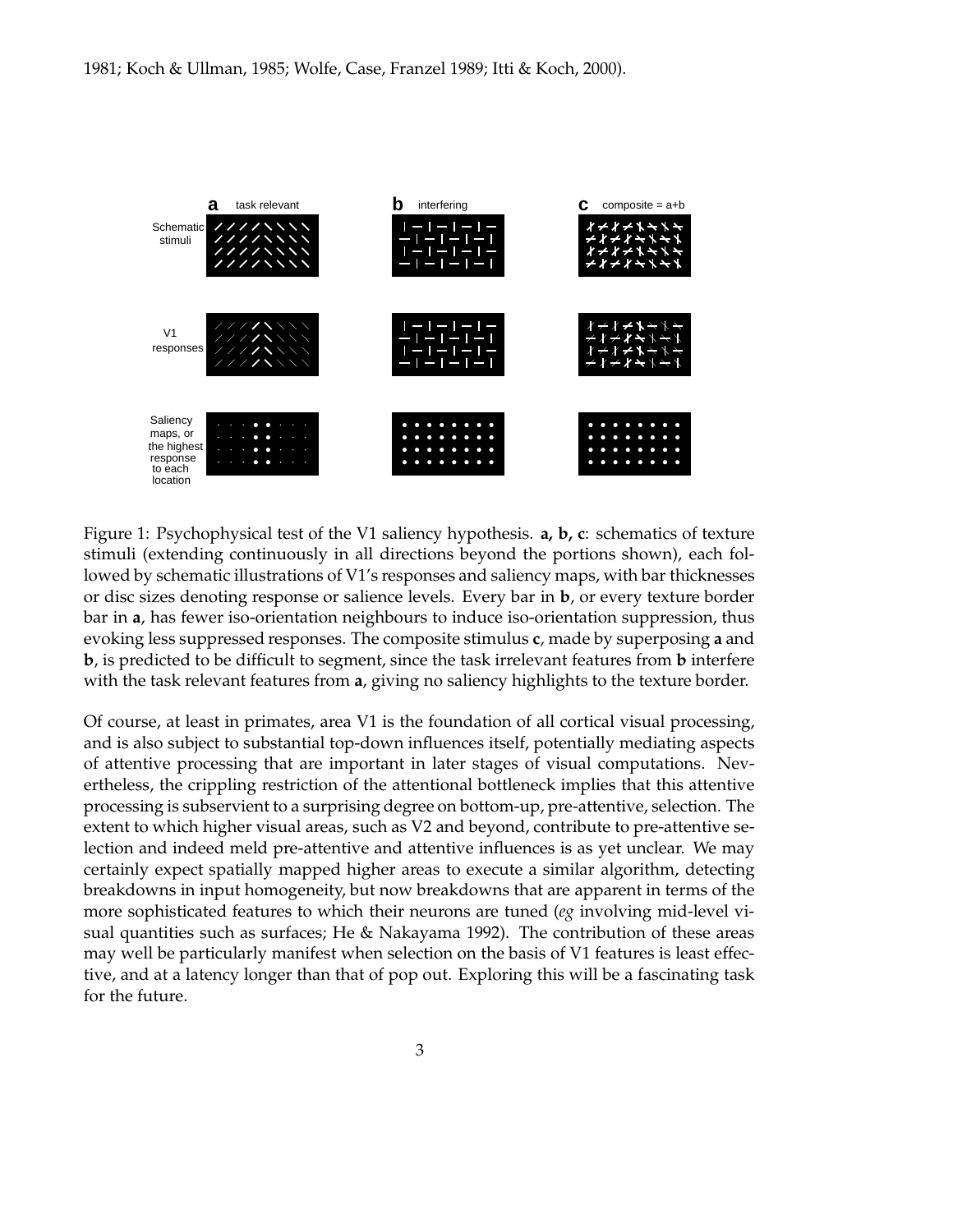## **References**

- [1] Allman J, Miezin F, McGuinness E. Stimulus specific responses from beyond the classical receptive field: neurophysiological mechanisms for local-global comparisons in visual neurons. *Annu Rev. Neurosci.* 8:407-30 (1985).
- [2] Gilbert C.D., Wiesel T.N., Clustered intrinsic connections in cat visual cortex. *J. Neurosci.* 3(5):1116-33 (1983)
- [3] He, Z., Nakayama, K., Surfaces versus features in visual search. *Nature* **359**:231-3 (1992).
- [4] Itti L., Koch C. A saliency-based search mechanism for overt and covert shifts of visual attention. *Vision Res.* 40(10-12):1489-506, (2000).
- [5] Julesz B. (1981) Textons, the elements of texture perception, and their interactions. *Nature* 290(5802):91-7.
- [6] Knierim JJ., Van Essen DC, Neuronal responses to static texture patterns in area V1 of the alert macaque monkey. *J. Neurophysiol.* 67(4): 961-80 (1992)
- [7] Koch C., Ullman S. Shifts in selective visual attention: towards the underlying neural circuitry. *Hum. Neurobiol.* 4(4): 219-27 (1985).
- [8] Li Z. Visual segmentation by contextual influences via intracortical interactions in primary visual cortex. *Network: Computation and neural systems* 10(2):187-212, (1999a).
- [9] Li Z. Contextual influences in V1 as a basis for pop out and asymmetry in visual search. *Proc. Natl Acad. Sci USA,* 96(18):10530-5. (1999b)
- [10] Li Zhaoping 2002, "A saliency map in primary visual cortex " *Trends in Cognitive Sciences* Vol 6. No.1. Jan. 2002, page 9-16
- [11] Neisser, U (1967) *Cognitive Psychology*. New York: Appleton-Century-Crofts.
- [12] Nothdurft HC, Gallant JL, Van Essen DC. Response modulation by texture surround in primate area V1: correlates of "popout" under anesthesia. *Vis. Neurosci.* 16, 15-34 (1999).
- [13] Rockland KS., Lund JS., Intrinsic laminar lattice connections in primate visual cortex. *J. Comp. Neurol.* 216(3):303-18 (1983).
- [14] Sillito AM, Grieve KL, Jones HE, Cudeiro J, Davis J. Visual cortical mechanisms detecting focal orientation discontinuities. *Nature* 378, 492-496 (1995).
- [15] Sziklai G (1956) Some studies in the speed of visual perception *IEEE Transactions on Information Theory* Vol. 2, Issue 3, p. 125-128
- [16] Tehovnik EJ, Slocum WM, Schiller PH. Saccadic eye movements evoked by microstimulation of striate cortex. *Eur J. Neurosci.* 17(4):870-8 (2003).